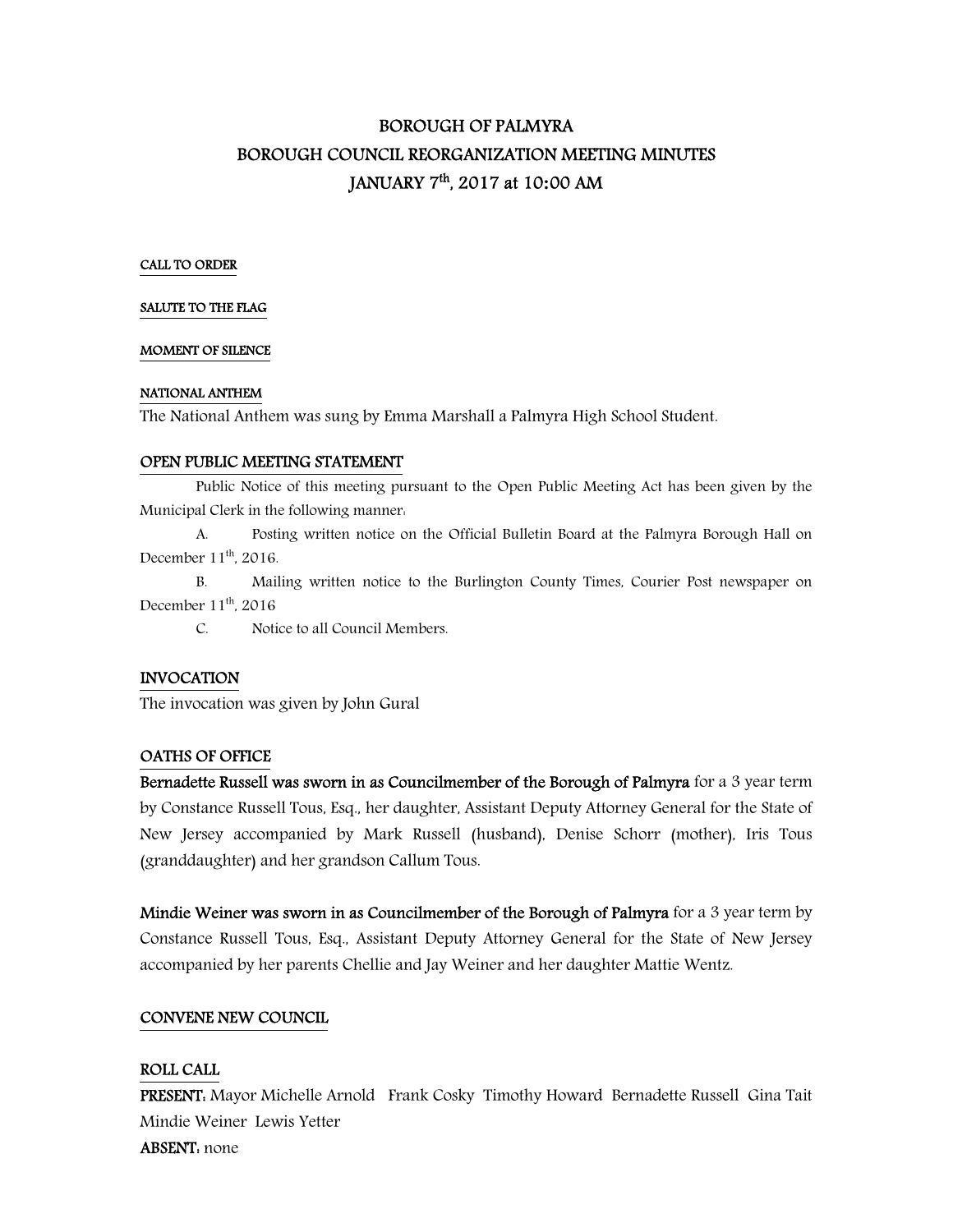#### COUNCIL PRESIDENCY NOMINATIONS

#### The Mayor opened the floor for Council Presidency nominations:

Mrs. Tait nominated Timothy Howard for Council President. Mrs. Russell seconded the nomination. Lew Yetter nominated Frank Cosky for Council President. Mr. Cosky seconded the nomination.

#### Hearing no more nominations, the Mayor close nominations.

At the call of the roll for Mr. Howard's nomination, the vote was:

## AYES: Mr. Howard, Mrs. Russell, Mrs. Tait, Ms. Weiner

## NAYES: Mr. Cosky, Mr. Yetter

Mr. Yetter then withdrew his nomination for Frank Cosky, and Mr. Cosky agreed. Congratulations! Mr. Howard, our new Council President.

## OATH OF OFFICE - Council President

Mr. Howard was sworn in as Council President of the Borough of Palmyra by Assemblyman Troy Singleton and accompanied by his son Zion Howard.

## ACKNOWLEDGEMENT OF DIGNITARIES

Mayor Arnold acknowledged special guests in the audience, Assemblyman Troy Singleton, Palmyra School Broad Members Lori Beck, and Mark Russell, President of the War Memorial Mr. Tom McElwee, Chief of the Fire Department Rick Dreby and our Chief of Police Scott Pearlman.

## STATE OF THE BOROUGH ADDRESS – Mayor Michelle Arnold

Mayor indicated it was kind of difficult to recap all the work accomplished throughout the past year. First let me welcome everyone to the annual reorganization meeting, and I want to thank you all for attending. I want to congratulate our two new members of Council, the honor of serving on Borough Council comes with responsibility and commitment, I am sure you will bring your enthusiasm and dedication to the committees you are serving on and to the community as a whole. As with any new adventure there are many unknowns. Congratulations Tim on being elected Council President, there are many responsibilities, and again there are many unknowns, however I want you all to know I am here to help with any questions to assist you in any way, we are a team, we are working together and this is who we work for. I can't believe it's been a year already, the time went really fast;, a lot of the time we spent educating ourselves, in getting ramped up, getting familiar with things that were going on in the Borough and things that were not but should have been. So we moved a lot of things forward.

 So let's recap; in the finance department they have a new system in place for voucher approval, they are dedicated to keeping us in compliance, while deriving the most benefits from Borough dollars implementing systems with clear guidelines, "They keep us in line". And then the clerk's office when our new clerk comes into office she really took over, she takes the time to study and understand every aspect of the job and she organizes and improves it and it's really been a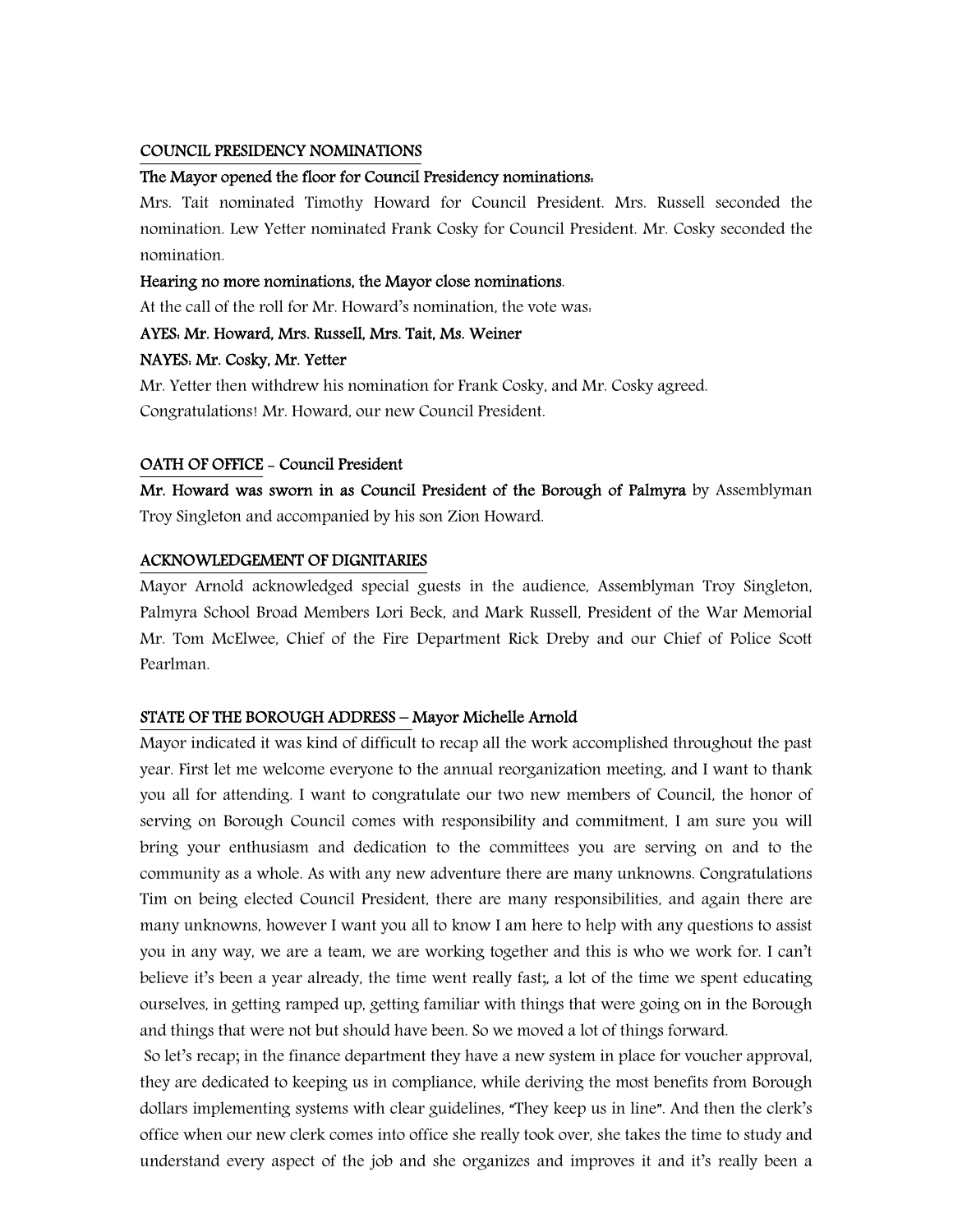positive staffing change. The tax collector is a wealth of knowledge and the experience in the office is immeasurable, Dedication to customer service is apparent every minute of every day. The construction office is very busy, housing inspections, there have been great efforts to make a streamline expedited permitting process, there's a new tech assistant, who is bilingual although I think she may speak more than two languages, she is delightful; more of our vacant and distressed homes are being sold, repaired and going back into the main stream as viable housing. The code enforcement office, Mr. Rick Dreby has taken on that challenge he is a dedicated individual addressing the concern and violations keeping our community safe while promoting our positive image. Public works and sewer in a category all their own, they have a new supervisor and four new team members The crew works tirelessly to serve the residents and tax payers of the Borough. Our streets parks and public places are carefully maintained by a skilled crew, most of the tasks they perform are done in teams and they work very well together. The newly completed sewer treatment plant is under the watchful eye of dedicated individuals. There are future opportunities for shared services and or join ventures which will be beneficial to the Borough that would not be possible without the cooperation of everyone in the department. There is new equipment down at the sewer plant and public works which is working well for us and bringing us great benefit. The police department, has new officers and body cameras. The chief was instrumental in obtaining a grant for the body cameras in the amount of about \$8,500.00. National Night Out was extremely successful. I can't tell you enough about the SRO Program it is absolutely dynamite. The Officer in charge of that program Omar Kendall loves it just as much as the children do, it's had a very positive impact on our community. The Police Chaplin program had been implemented this year thanks to the Chief Pearlman's hard work. Community outreach has been a focus of the police department this year, there was a "Meet and Greet" held at Ethel B Hardy Park, "Coffee with a Cop" held at WAWA, the Youth Academy, the Senior Academy and the Citizen Academy. The drug zone map has been updated and the officers are going to lunch at Charles Street School with the children. We also updated our reverse 911 system to SWIFT Reach, and the Chief has taken on the responsibility of Municipal Alliance so that we can get the most benefit out of that program, The Palmyra Fire department held the simulated emergency response drill, and I thank they for keeping us safe. We had some staff changes which I'm sure you've noticed, and the communications have been improved at the Borough. We have held meet the Mayor evenings, although people come in at all different time because people know we are accessible and we are here for you. The time of the council meetings was changed back to 7:00 pm to allow people time to get home from work and attend the meetings. We have added an additional public comment to our agenda to allow everyone a chance to express their opinions and we have added a Community Spotlight portion which gives a chance to talk about, brag about and it gives an opportunity to showcase that. Public events we held this year include the town wide yard sale, which was a huge success, we had over 100 homes sign up and made space available in the grove for those who live in rental properties, or who didn't wish to have it at their homes, or lived in townhouses could also participate. We also held Santa Clause coming to town, the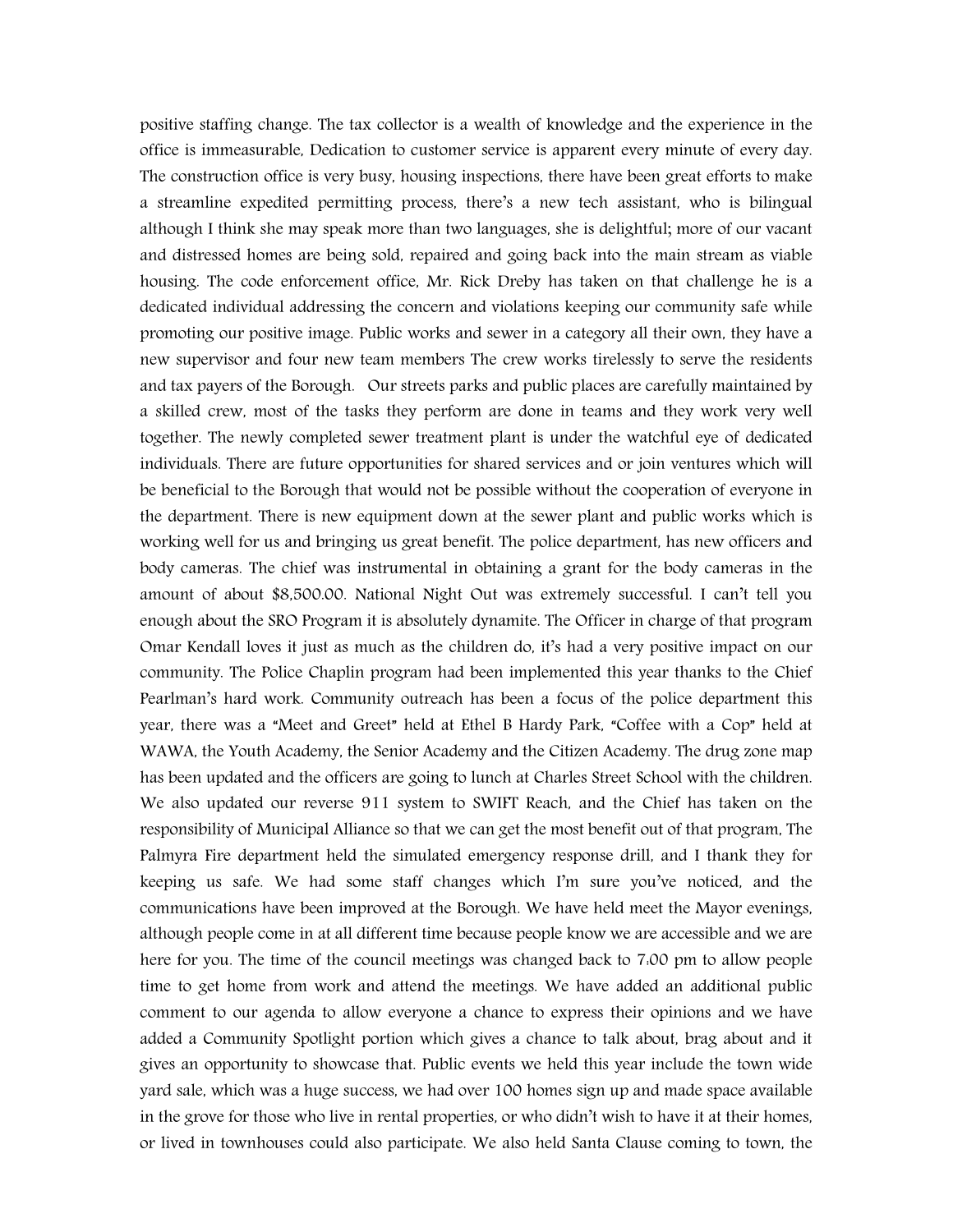Easter egg hunt, and also Thank you Lou for the great job you did with the Summer Concerts in the park, we also brought back the community garden this year. The dividing wall in the community center between the meeting rooms was a completed. A lot of maintenance was done here at the Borough on the building, the Under Ground Storage Tank Project was completed, the maintenance evaluation of the building was completed, the step project was completed and we now have a road map of the things which need to be completed to keep up with the required ongoing maintenance for our building. Another thing I would like to share with you are realestate sales in the Borough in 2015 total number of properties sold was 91 and in 2016 135. The total revenue in in 2015 was about 13 million and in 2016 it was just 16 million. There was in increase in number of listings of 49 percent, 48 percent increase in sold properties and 26 percent increase in total revenue, all positive improvements. I believe Ms. Kilmer can tell you, as she has been very busy with inspections because a lot of those vacant properties and foreclosures are being rehabbed and are going back on the market. In 2015 we opened three new business in the Borough in 2016 we open eleven, I think you'd agree we are on the right track. In 2015 we performed three weddings here at the Borough, in 2016 we performed ten. We received the new code books this year which is a great help. All council members were issued cell phones and laptops so that we can properly and securely communicate with one another. Last year we had a defensive driving program which all the employees in the Borough, Police Department and Fire Department participated in and saved the Borough about \$5,000.00. As you can see the court room monitors are installed and we are working on learning how to use them. We have a Borough vehicle which is saving us money and time while also keeping of employees safe as they travel back and forth from classes and meetings. The Energy Aggregation Program has been implemented. We restricted parking at Charles Street School in response to a concern, just trying to keep our children safe. We started the Tri-Boro Chamber of Commerce, something new this year. Habitat for Humanity broke ground on a new house on W. Sixth Street, and the Tri-Boro Vets building will be transferred to Habitat for Humanity and it will be promoted to veterans first for purchase. And just a few thank you to some of our partners for their help and support, we have been very successful with strengthening our relationships with our neighboring municipalities, and the school board. I would also like to thank the Burlington County Sheriff's Department for their help throughout the year; the Burlington County Bridge Commission for their support in grant writing and shared services; and the Burlington County Board of Chosen Freeholders. If you want to know the rest, I'll tell you another time, so there is a lot going on, and I look forward to continuing the momentum we have started with all the individuals we have in place who have worked so hard.

#### **CORRESPONDENCE**

Mayor Arnold acknowledged a letter received from Brian J McBride, the Superintendent of Schools addressing Fourth Street.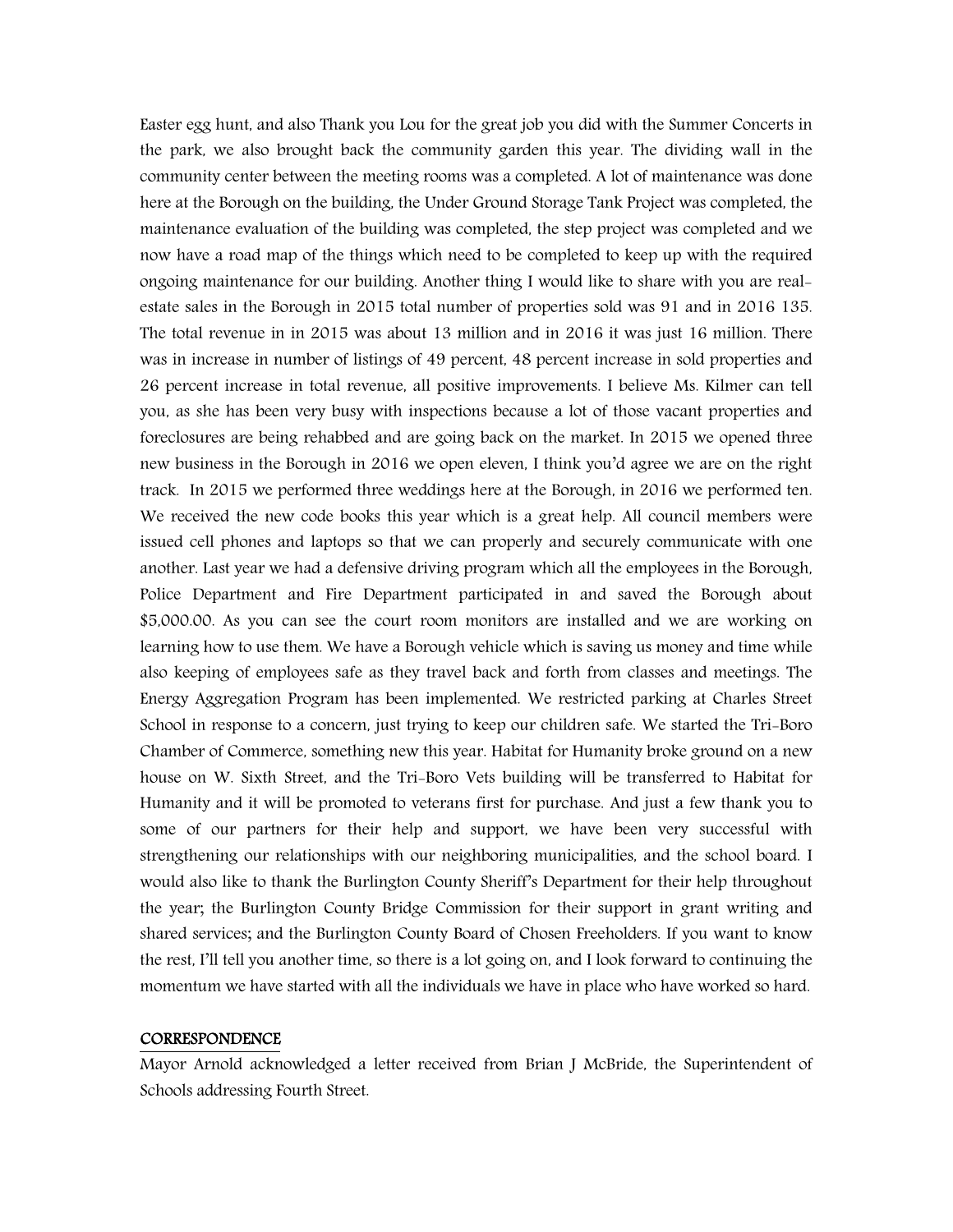Mayor Arnold also read a letter of from Rick Dreby indicating he would be resigning his position of Code Enforcement Officer. A motion was made by Mrs. Tait to accept Mr. Dreby's letter of resignation. The motion was seconded by President Howard.

At the call of the roll, the vote was:

# AYES: Mr. Cosky, Mrs. Russell, Mrs. Tait, Ms. Weiner, Mr. Yetter, President Howard NAYES: none

## PUBLIC PORTION

This public portion is for discussion on resolutions and other items listed on the agenda. Please sign in and state your name and address for the record. Council will give all comments appropriate consideration. Each citizen will be allotted up to five (5) minutes to speak, in order to allow everyone an opportunity to ask questions and express their opinions or concerns. Please direct all comments to the Mayor. Each citizen may only speak once during each public portion. Please state your name and address for the record.

President Howard made a motion to open the public portion, Mrs. Tait seconded the motion.

## All members present voted in favor of the motion**.**

No one from the public wishing to be heard, President Howard made a motion to close the public portion, Mrs. Tait seconded the motion.

## All members present voted in favor of the motion.

## NEW BUSINESS

## A. Council Committees Appointments

## Mayor

# **Michelle Arnold**

Committee Chair: Director of Public Safety, Administration & Finance, Communications, Negotiations, Homeowners Association Liaison, Public Events Committee Member: Business Community & Development

# Borough Council President

## **Timothy Howard**

 Committee Chair: Youth & Recreation Committee Committee Member: Shade Tree Advisory Board Liaison, Public Works & Sewer, Public Buildings & Grounds, Business Community and Development, Communications, Public Events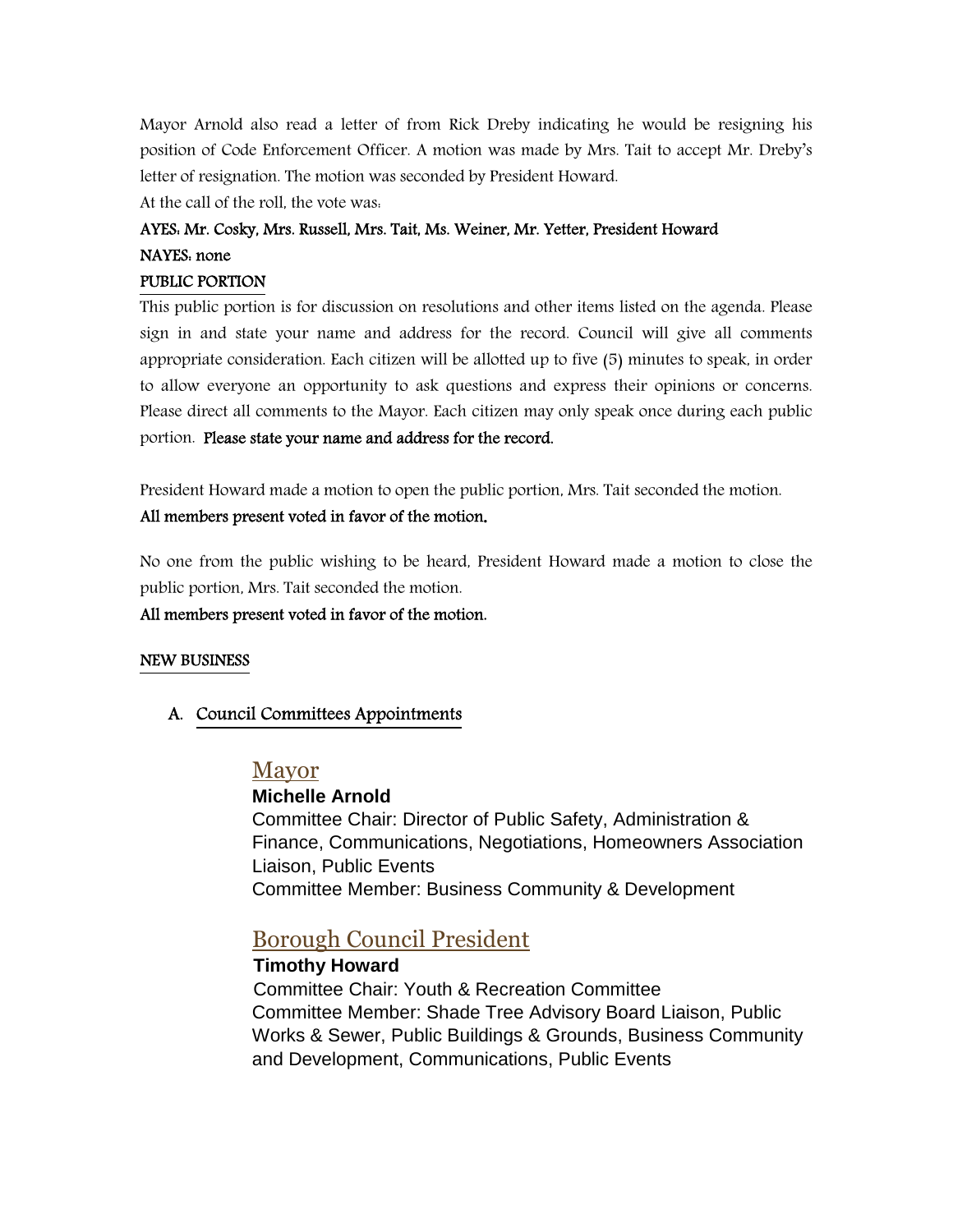# Borough Council

# **Frank Cosky**

Committee Chair: Construction Committee Committee Member: Public Safety Committee, Public Events  **Bernadette Russell**  Committee Chair: Committee Member: Construction Committee, Parks & Playgrounds, Public Buildings & Grounds, Public Events **Gina Tait**  Committee Chair: Parks & Playgrounds, Public Buildings & Grounds, Board of Education Liaison, Public Events Committee Member: Youth & Recreation **Mindie Weiner**  Committee Chair: Committee Member: Business Community and Development,

Administration & Finance, Public Works & Sewer, Youth and Recreation, Public Events

# **Lewis Yetter**

Committee Chair: Public Works & Sewer, Land Use Board Liaison Committee Member: Parks & Playgrounds, Business Community & Development, Public Events

# B. Mayor's Annual Appointments

| Borough Administrator                               | John Gural              |
|-----------------------------------------------------|-------------------------|
| Board of Health Secretary /Deputy Clerk             | Marie Nagle             |
| Tax Search Officer/Deputy Administrator             | Tanyika Johns           |
| Municipal Lien Search Officer                       | Doretha Jackson         |
| Police Records Clerk                                | Renay Montgomery        |
| <b>SLEO II Officer/Court Officer</b>                | John Quigg              |
| <b>Crossing Guards</b>                              | All names on resolution |
| <b>Fire Chief</b>                                   | Richard Dreby           |
| Deputy Fire Chief                                   | Howard Roun             |
| 1 <sup>st</sup> Battalion Chief                     | William Conley          |
| 2 <sup>nd</sup> Battalion Chief                     | Michael Stokes          |
| Police Matron                                       | Geraldine Bright        |
| <b>Emergency Management Coordinator</b>             | Richard K. Dreby        |
| 1 <sup>st</sup> Deputy Emergency Mgmt.              | <b>Tracy Kilmer</b>     |
| 2 <sup>nd</sup> Deputy Emergency Mgmt.              | John Skowronski         |
| Storm Water Coordinator/Tree Officer                | Paul Henry              |
| Clean Communities Coordinator/Recycling Coordinator | Paul Henry              |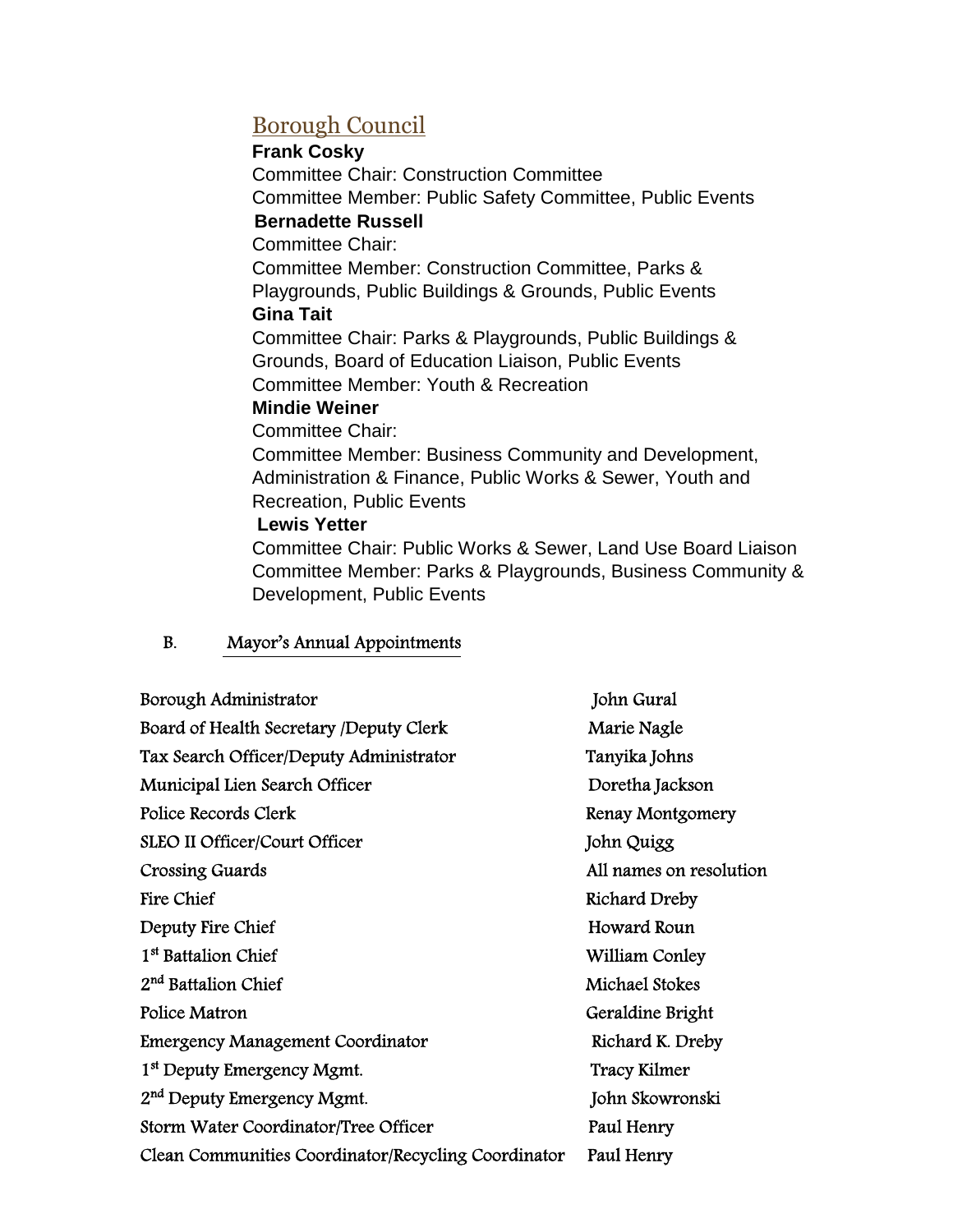# C. Annual Citizen Appointments

# LAND USE BOARD

| Michele Arnold, Mayor        | 4 years | 01/07/16 | 12/31/19 |
|------------------------------|---------|----------|----------|
| Lew Yetter, Council Rep.     | 1 year  | 01/04/16 | 12/31/17 |
| John Gural, Borough Official | 1 year  | 01/07/17 | 12/31/17 |
| <b>Timothy Beck</b>          | 4 year  | 01/06/14 | 12/31/17 |
| Andrew Blaisdell             | 4 year  | 01/07/16 | 12/31/19 |
| Michael Stokes               | 4 year  | 01/04/15 | 12/31/18 |
| Brian O'Kane                 | 4 year  | 01/04/15 | 12/31/18 |
| Robert Locke - Chairman      | 4 year  | 01/07/16 | 12/31/19 |
| Norman King                  | 4 year  | 01/07/17 | 12/31/20 |

## SHADE TREE ADVISORY BOARD (all new reappointments).

| Tim Howard (Council Rep)  | 1 year | 01/07/17 | 12/31/17 |
|---------------------------|--------|----------|----------|
| Paul Henry (tree officer) | 1 year | 01/07/17 | 12/31/17 |
| Dave Austin               | 1 year | 01/07/17 | 12/31/17 |
| Tim Kaluhiokalani         | 1 year | 01/07/17 | 12/31/17 |

## D. Notice of Annual Borough Council Caucus Meeting and Regular Meeting Dates

All such meetings to be held on the first Monday (Caucus Meeting) and third Monday (Regular Meeting) of each month at 7:00 pm at Borough Hall, Palmyra NJ. Any and all business involving the Borough may be discussed. Formal official action will be taken at such meetings.

| January 17 (Tues)  | March 20 | May $15$ | August 7                 | October 16 |
|--------------------|----------|----------|--------------------------|------------|
| December 18        |          |          |                          |            |
| February 6         | April 3  | June 5   | August 21                | November 6 |
| February 21 (Tues) | April 17 | June 19  | September 18 November 20 |            |
| March 6            | May 1    | July 17  | October 2                | December 4 |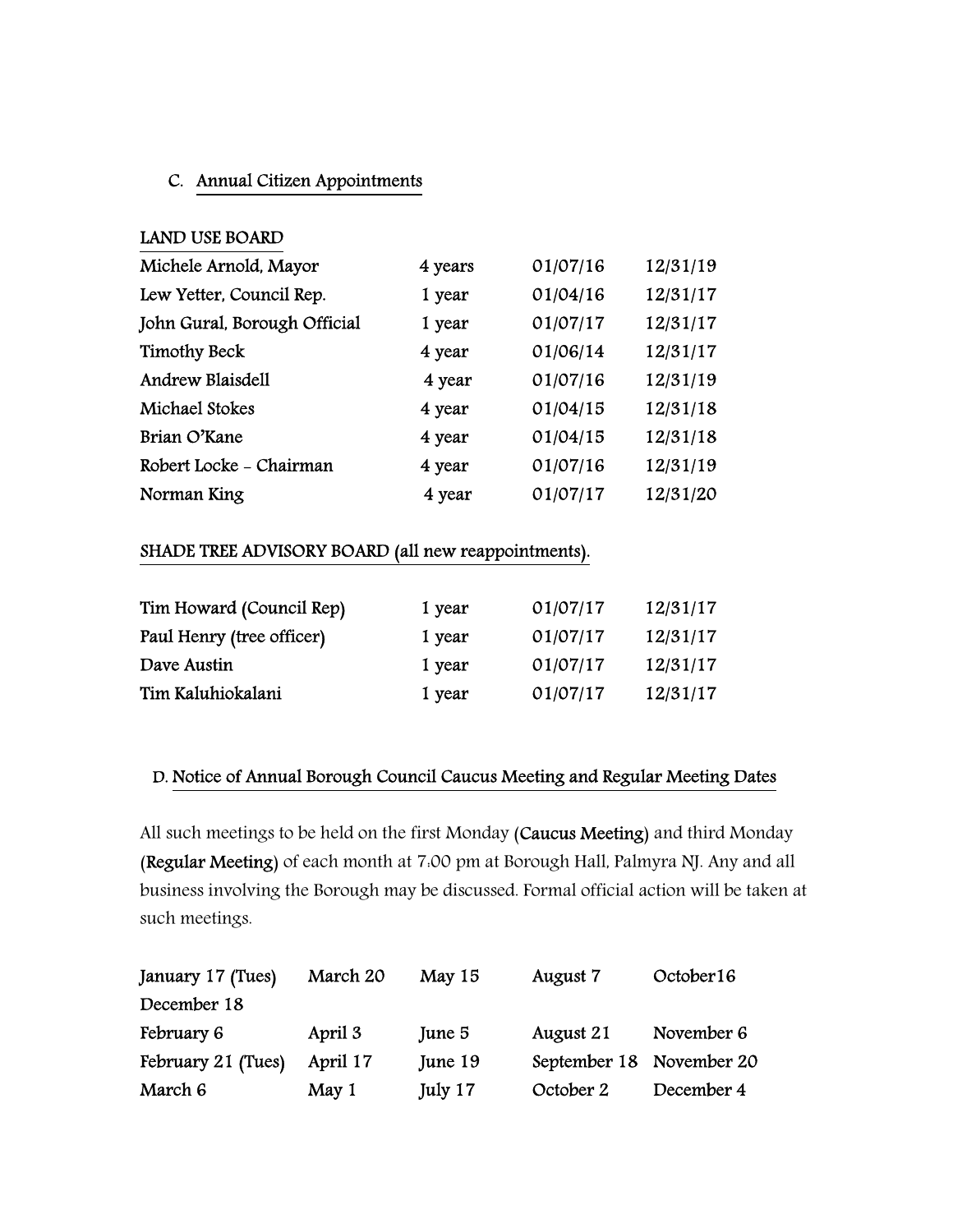#### RESOLUTIONS

Consent Agenda- Resolution 2017-1 to Resolution 2017-57 will be enacted as a single motion; if any resolution needs additional discussion it will be removed from the consent agenda and voted on separately.

- 1. Resolution 2017-1, Resolution to Confirm Mayor's Appointments.
- 2. Resolution 2017-2, Resolution Approving the Borough of Palmyra Official Caucus and Regular Monthly Public Meeting Dates for Borough Council for 2017
- 3. Resolution 2017-3, Resolution Designating the Burlington County Times, and the Courier Post as the Legal Newspapers and GovDeals.com as the Legal Auction Site for Vehicles and Property.
- 4. Resolution 2017-4, Resolution Authorizing the Appointment of Ted Rosenberg, Esq., as Borough Solicitor.
- 5. Resolution 2017-5, Resolution Authorizing the Appointment of Robert P. Nehila Jr., of Bowman & Company LLP, as Auditor.
- 6. Resolution 2017-6, Resolution Authorizing the Appointment of David Gerkens of Community Grants, Planning and Housing, as Borough Planner/Grants Coordinator.
- 7. Resolution 2017-7, Resolution Authorizing the Appointment of Community Grants, Planning and Housing, as Affordable Housing/RCA Administrator.
- 8. Resolution 2017-8, Resolution Authorizing the Appointment of James D. Fattorini, Esq., as Public Defender.
- 9. Resolution 2017-9, Resolution Authorizing the Appointment of Maser Consulting as Borough/Municipal Engineer.
- 10. Resolution 2017-10, Resolution Authorizing the Appointment of a Prosecutor.
- 11. Resolution 2017-11, Resolution Authorizing the Appointment of any/all other Municipal Prosecutors In Burlington County, as The Substitute Prosecutor.
- 12. Resolution 2017-12, Resolution Authorizing the Appointment of John Hogue & Vladimir Raskin of Environmental Resolutions Management (ERM), as Environmental Engineer/Consultant and LSRP.
- 13. Resolution 2017-13, Resolution Authorizing the Appointment of William Kirchner of Environmental Resolutions Inc., (ERI) as Sewer Engineer.
- 14. Resolution 2017-14, Resolution Authorizing the Appointment of Capehart & Scatchard as Special Counsel/Labor Attorney.
- 15. Resolution 2017-15, Resolution Authorizing the Appointment of Capehart & Scatchard as Special Counsel/Bond Attorney.
- 16. Resolution 2017-16, Resolution Authorizing the Appointment of Hardenbergh Insurance Group as Insurance Consultant / JIF Risk Management Consultant and Authorizing JIF Risk Management Consultant Agreement.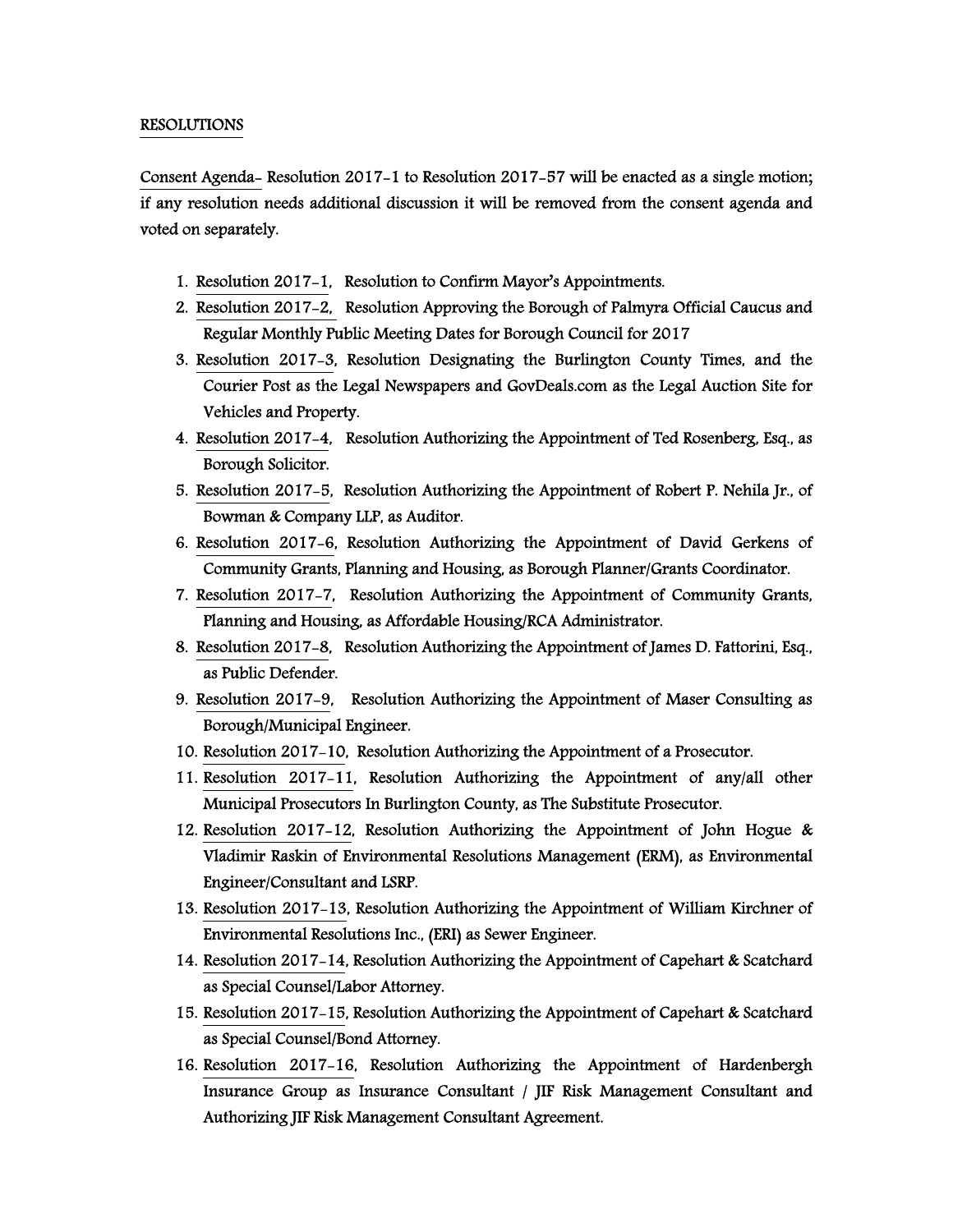- 17. Resolution 2017-17, Resolution Authorizing the Appointment of Capehart & Scatchard as Special Counsel/Conflict Attorney.
- 18. Resolution 2017-18, Resolution Authorizing the Appointment of Consulting & Municipal Engineers (CME) and Environmental Resolutions, Inc., (ERI) as Special Projects Engineers.
- 19. Resolution 2017-19, Resolution Authorizing the Appointment of McManimon, Scotland and Baumann as Special Counsel/Redevelopment Attorney.
- 20. Resolution 2017-20, Resolution Authorizing The Mayor to Execute Contracts with All Appointed Professionals After Review and Approval by the Solicitor and the Chief Financial Officer.
- 21. Resolution 2017-21, Resolution Appointing John Gural as Burlington County JIF Fund Commissioner.
- 22. Resolution 2017-22, Resolution Appointing Scott Pearlman as Burlington County JIF Alternate Fund Commissioner.
- 23. Resolution 2017-23, Resolution Appointing John Gural as Burlington County JIF Claims Coordinator.
- 24. Resolution 2017-24, Resolution Appointing Tracy Kilmer as Burlington County JIF Safety Coordinator.
- 25. Resolution 2017-25, Resolution Appointing John Gural as Hearing Officer For Non-Uniformed Employees
- 26. Resolution 2017-26, Resolution Appointing John Gural as Administrator for The Borough Of Palmyra
- 27. Resolution 2017-27, Resolution Appointing Tanyika Johns as Deputy Administrator for the Borough Of Palmyra
- 28. Resolution 2017-28, Resolution Appointing Tracy Kilmer as Housing Official for The Borough Of Palmyra
- 29. Resolution 2017-29, Resolution Appointing the Crossing Guards for The Borough of Palmyra for 2017.
- 30. Resolution 2017-30, Resolution Appointing Tracy Kilmer as Zoning Officer for the Borough of Palmyra.
- 31. Resolution 2017-31, Resolution Appointing Rick Dreby as Code Enforcement Officer for The Borough Of Palmyra until January  $31<sup>st</sup>$ , 2017.
- 32. Resolution 2017-32, Resolution Appointing John Quigg as SLEO II Officer for the Borough of Palmyra Police Department.
- 33. Resolution 2017-33, Resolution Appointing Dale Palmer as Part Time Supervisor for Public Buildings and Grounds Department.
- 34. Resolution 2017-34, Resolution Appointing George Moore Part Time to Public Buildings and Grounds Department.
- 35. Resolution 2017-35, Resolution Appointing Gregory Benson as Sewer Plant Operator Level II at the hourly rate of \$27.00.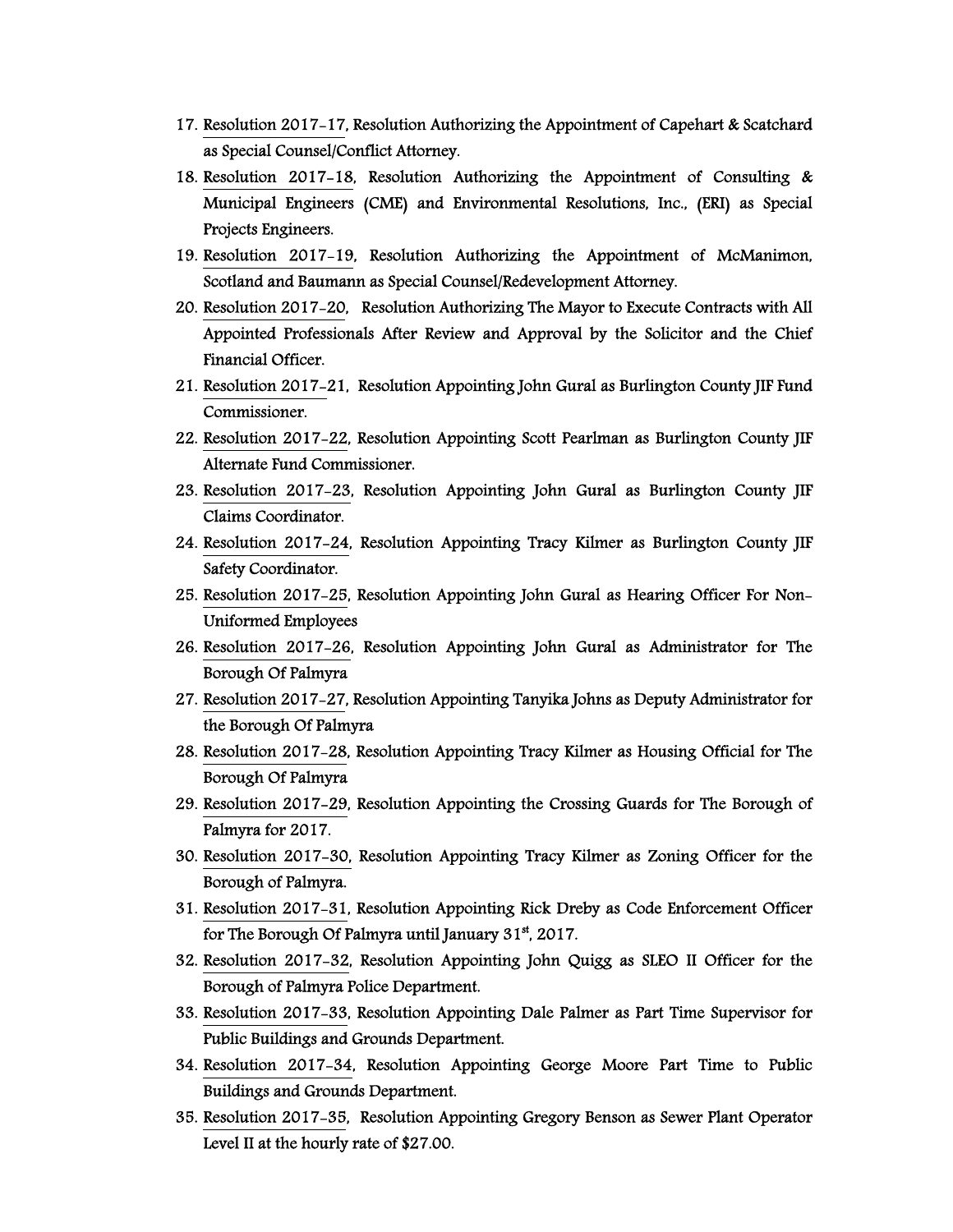- 36. Resolution 2017-36, Resolution Appointing Dave Austin, Part time to Public Works Department.
- 37. Resolution 2017-37, Resolution Appointing Paul Henry as Storm Water Coordinator for the Borough of Palmyra.
- 38. Resolution 2017-38, Resolution Appointing Paul Henry as Recycling Coordinator for the Borough of Palmyra.
- 39. Resolution 2017-39, Resolution Appointing Paul Henry as Clean Communities Coordinator for the Borough of Palmyra.
- 40. Resolution 2017-40, Resolution Appointing Paul Henry as Tree Officer for the Borough of Palmyra.
- 41. Resolution 2017-41, Resolution Appointing the Borough of Palmyra Community Emergency Response Team (C.E.R.T.) Members.
- 42. Resolution 2017-42, Resolution Authorizing the 2017 Temporary Budget Appropriations.
- 43. Resolution 2017-43, Resolution Authorizing The Payment Of Debt Service for The Borough of Palmyra and All Necessary Bills Required for January 2017.
- 44. Resolution 2017-44, Resolution Approving a Cash Management Plan for The Borough Of Palmyra.
- 45. Resolution 2017-45, Resolution Fixing the Rate of Interest to Be Charged On Delinquent Taxes, Sewer Payments and Assessments.
- 46. Resolution 2017-46, Resolution Awarding 2017 Maintenance Contract for Sewage Treatment Plant to Municipal Maintenance Company in the amount of \$127,940.00, subject to the solicitor's review.
- 47. Resolution 2017-47, Resolution Awarding 2017-2018 Transportation and Disposal of Sludge to Franc Environmental, Inc. in the amount of \$0.0815 for the year of 2017 and \$0.0835 for the year of 2018, subject to the solicitor's review.
- 48. Resolution 2017-48, Resolution Awarding 2017 Generator Preventative Maintenance Contract to Industrial Diesel Power, Inc. in the amount of \$5,370.00, subject to the solicitor's review.
- 49. Resolution 2017-49, Resolution Awarding 2017-2018 HVAC Maintenance Contract to Falasca Mechanical ,in the amount of \$ 23,796.00 for the year of 2017 and \$23,852.00 for the year of 2018, subject to the solicitor's review.
- 50. Resolution 2017-50, Resolution Awarding 2017 On-Call Contracting Services Contract to Neri's Construction & Rental, Inc. in the amount of \$408,493.00, subject to the solicitor's review.
- 51. Resolution 2017-51, Resolution Awarding 2017 Sewer Treatment Plant and Pump Station Debris Removal Contract to Municipal Maintenance Company, Inc. in the amount of \$23,450.00, subject to the solicitor's review.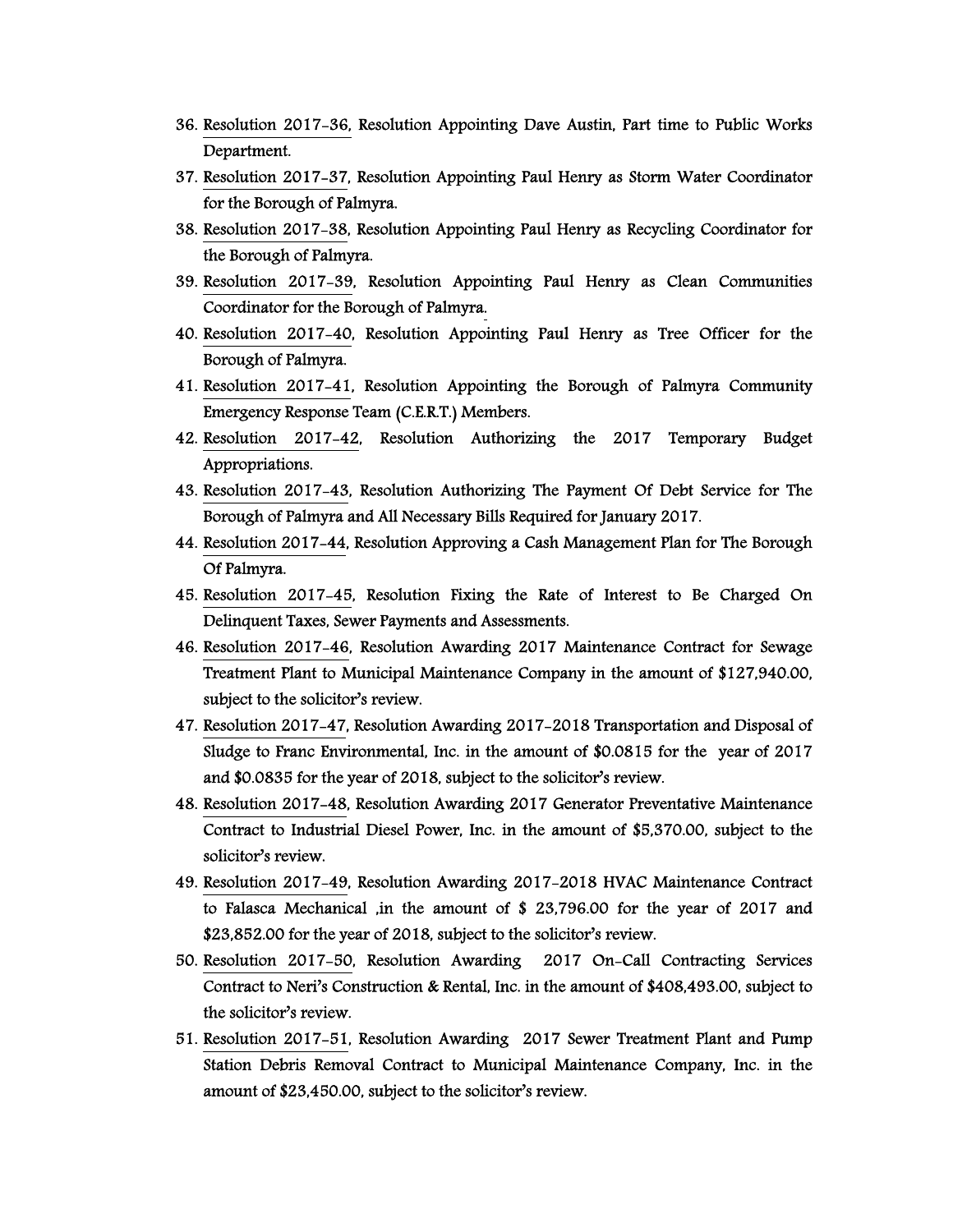- 52. Resolution 2017-52, Resolution Approving Participation With The State of New Jersey Federal Grant Program Administered by the Division of Criminal Justice, Department of Law and Public Safety.
- 53. Resolution 2017-53, Resolution Authorizing the Mayor to Execute a Shared Service Agreement with Willingboro Township for 2017 Animal Control Services in the amount of \$14,000.00.
- 54. Resolution 2017-54, Resolution Authorizing Employees' unused 2016 Personal Time Off (PTO) days as provided in the current Personnel Policies and Procedures Manual to be carried over to 2017 with the Stipulation they be used by January  $31<sup>st</sup>$ , 2017.
- 55. Resolution 2017-55, Resolution Appointing Marie Nagle as Board of Health Coordinator for the Borough of Palmyra
- 56. Resolution 2017-56, Resolution Authorizing The Tax Collector to Cancel Debits and Credits of \$10.00 or Less for Tax and Sewer Payments
- 57. Resolution 2017-57, Resolution Authorizing the Payment of Bills for December of 2016 in the Amount of \$1,503,862.21.

Council President Howard requested Resolution 2017-1 thru Resolution 2017-20 be removed from the consent agenda and voted on individuality.

Mrs. Tait made a motion to approve Resolution 2017-21 thru Resolution 2017-57. President Howard seconded the motion.

#### At the call of the roll, the vote was:

 AYES: Mr. Cosky, Mrs. Russell, Mrs. Tait, Ms. Weiner, Mr. Yetter, President Howard NAYES: None

The Mayor then went back to: Resolution 2017-1. President Howard made a motion to amend Resolution 2017-1 to confirm Mayor's Council Committee Appointments only. The motion was seconded by Mrs. Tait.

#### At the call of the roll, the vote was:

 AYES: Mrs. Russell, Mrs. Tait, Ms. Weiner, President Howard NAYES: Mr. Cosky, Mr. Yetter

Mrs. Tait made a motion to add Resolution 2017-58 to confirm The Mayor's Annual Appointments and Annual Citizen Appointments. Motion was seconded by Mrs. Russell

## At the call of the roll, the vote was:

 AYES: Mr. Cosky, Mrs. Russell, Mrs. Tait, Ms. Weiner, Mr. Yetter, President Howard NAYES: none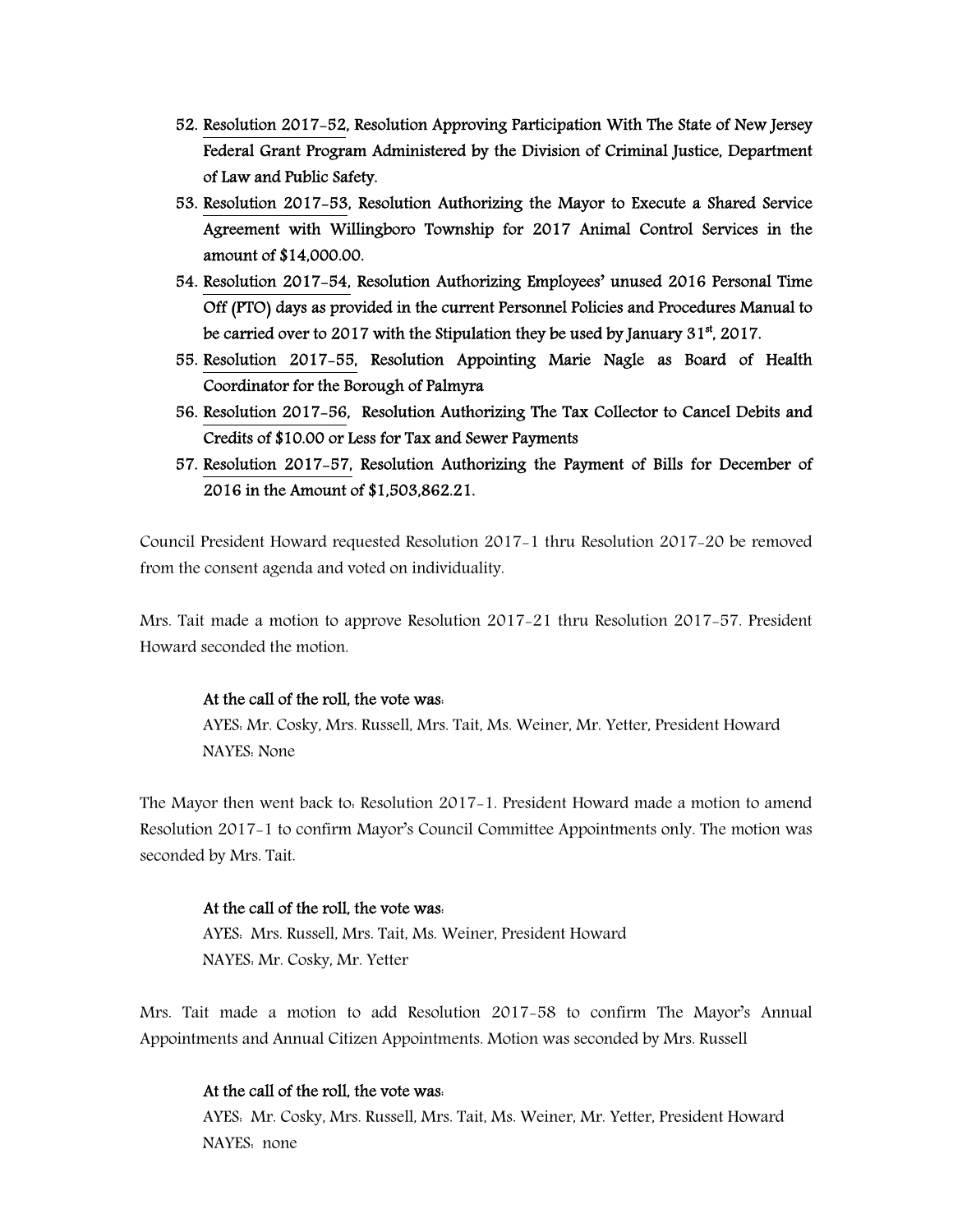## Resolution 2017-1, Resolution to Confirm Mayor's Council Committee Appointments Only.

Mr. Cosky made a motion to approve Resolution 2017-1 to confirm The Mayor's Council Committee Appointments Only. Motion was seconded by Mrs. Russell.

## At the call of the roll, the vote was:

AYES: Mr. Cosky, Mr. Yetter

NAYES: Mrs. Russell, Mrs. Tait, Ms. Weiner, President Howard

## Motion not passed

# Resolution 2017-58, Resolution to Confirm Mayor's Annual Appointment and Annual Citizen Appointments

Mrs. Tait made a motion to approve Resolution 2017-58. Motion was seconded by President Howard.

## At the call of the roll, the vote was:

 AYES: Mr. Cosky, Mrs. Russell, Mrs. Tait, Ms. Weiner, Mr. Yetter, President Howard NAYES: None

# Resolution 2017-2, Resolution Approving the Borough of Palmyra Official Caucus and Regular Monthly Public Meeting Dates for Borough Council for 2017

Mr. Yetter made a motion to approve Resolution 2017-2. The motion was seconded by Mrs. Russell.

Some discussion was had regarding the starting time of the meetings. If it were decided to change the time of the meetings a resolution would be required.

## At the call of the roll, the vote was:

 AYES: Mr. Cosky, Mrs. Russell, Mrs. Tait, Ms. Weiner, Mr. Yetter, President Howard NAYES: None

# Resolution 2017-3, Resolution Designating the Burlington County Times, and the Courier Post as the Legal Newspapers and GovDeals.com as the Legal Auction Site for Vehicles and Property.

Mrs. Tait made a motion to approve Resolution 2017-3. The motion was seconded by President Howard

## At the call of the roll, the vote was:

 AYES: Mr. Cosky, Mrs. Russell, Mrs. Tait, Ms. Weiner, Mr. Yetter, President Howard NAYES: None

# Resolution 2017-4, Resolution Authorizing the Appointment of Ted Rosenberg, Esq., as Borough Solicitor.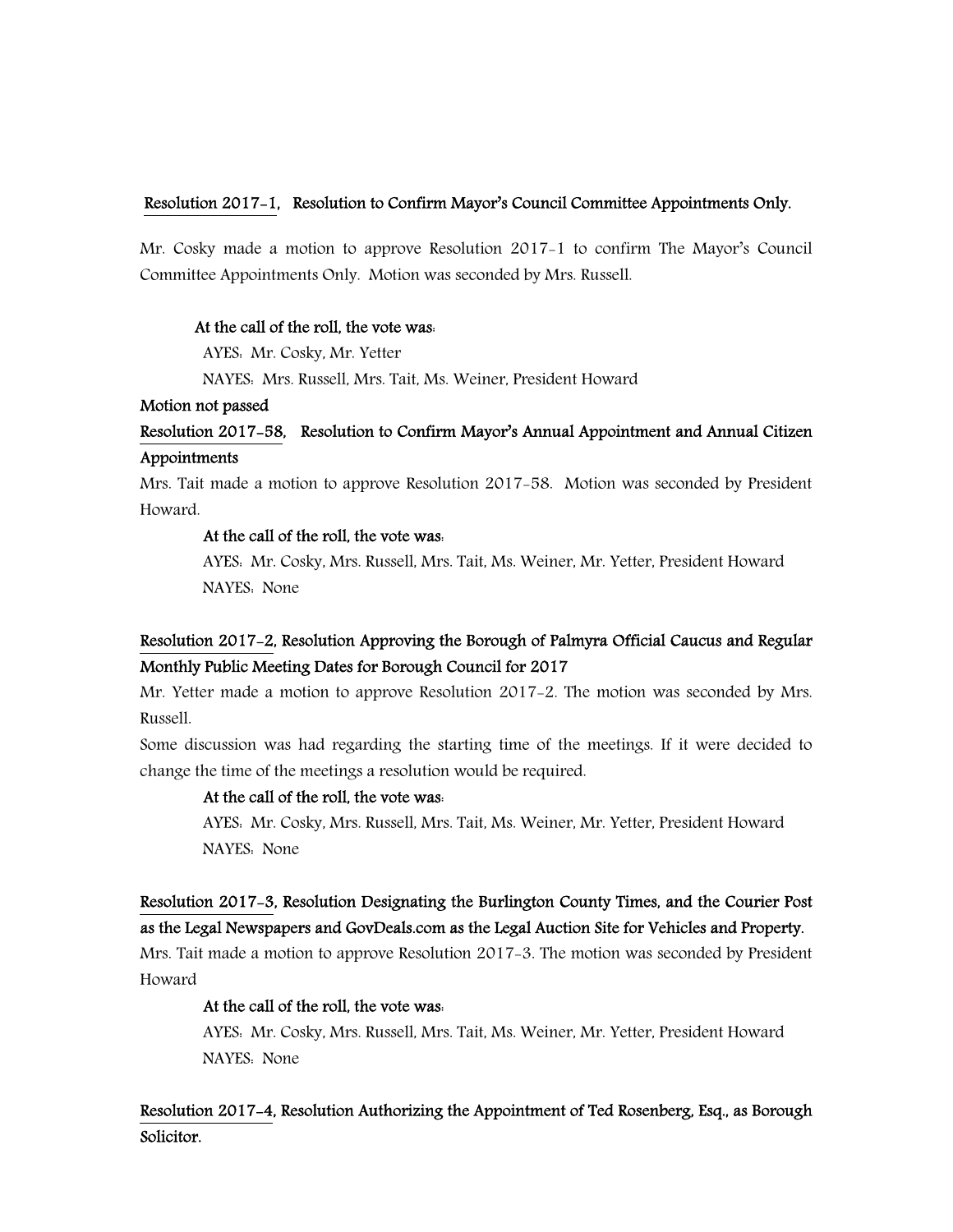Mrs. Tait made a motion to approve Resolution 2017-4. The motion was seconded by President Howard.

#### At the call of the roll, the vote was:

 AYES: Mr. Cosky, Mrs. Russell, Mrs. Tait, Ms. Weiner, Mr. Yetter, President Howard NAYES: None

# Resolution 2017-5, Resolution Authorizing the Appointment of Robert P. Nehila Jr., of Bowman & Company LLP, as Auditor.

Mr. Cosky made a motion to approve Resolution 2017-5. The motion was seconded by President Howard.

#### At the call of the roll, the vote was:

 AYES: Mr. Cosky, Mrs. Russell, Mrs. Tait, Ms. Weiner, Mr. Yetter, President Howard NAYES: None

# Resolution 2017-6, Resolution Authorizing the Appointment of David Gerkens of Community Grants, Planning and Housing, as Borough Planner/Grants Coordinator

Mrs. Tait made a motion to approve Resolution 2017-6. The motion was seconded by President Howard

#### At the call of the roll, the vote was:

 AYES: Mr. Cosky, Mrs. Russell, Mrs. Tait, Ms. Weiner, Mr. Yetter, President Howard NAYES: None

# Resolution 2017-7, Resolution Authorizing the Appointment of Community Grants, Planning and Housing, as Affordable Housing/RCA Administrator.

President Howard made a motion to approve Resolution 2017-7. The motion was seconded by Mrs. Tait.

#### At the call of the roll, the vote was:

 AYES: Mr. Cosky, Mrs. Russell, Mrs. Tait, Ms. Weiner, Mr. Yetter, President Howard NAYES: None

## Resolution 2017-8, Resolution Authorizing the Appointment of James D. Fattorini, Esq., as Public Defender.

Mr. Cosky made a motion to approve Resolution 2017-8. The motion was seconded by Mrs. Tait.

## At the call of the roll, the vote was:

 AYES: Mr. Cosky, Mrs. Russell, Mrs. Tait, Ms. Weiner, Mr. Yetter, President Howard NAYES: None

# Resolution 2017-9, Resolution Authorizing the Appointment of Maser Consulting as Borough/Municipal Engineer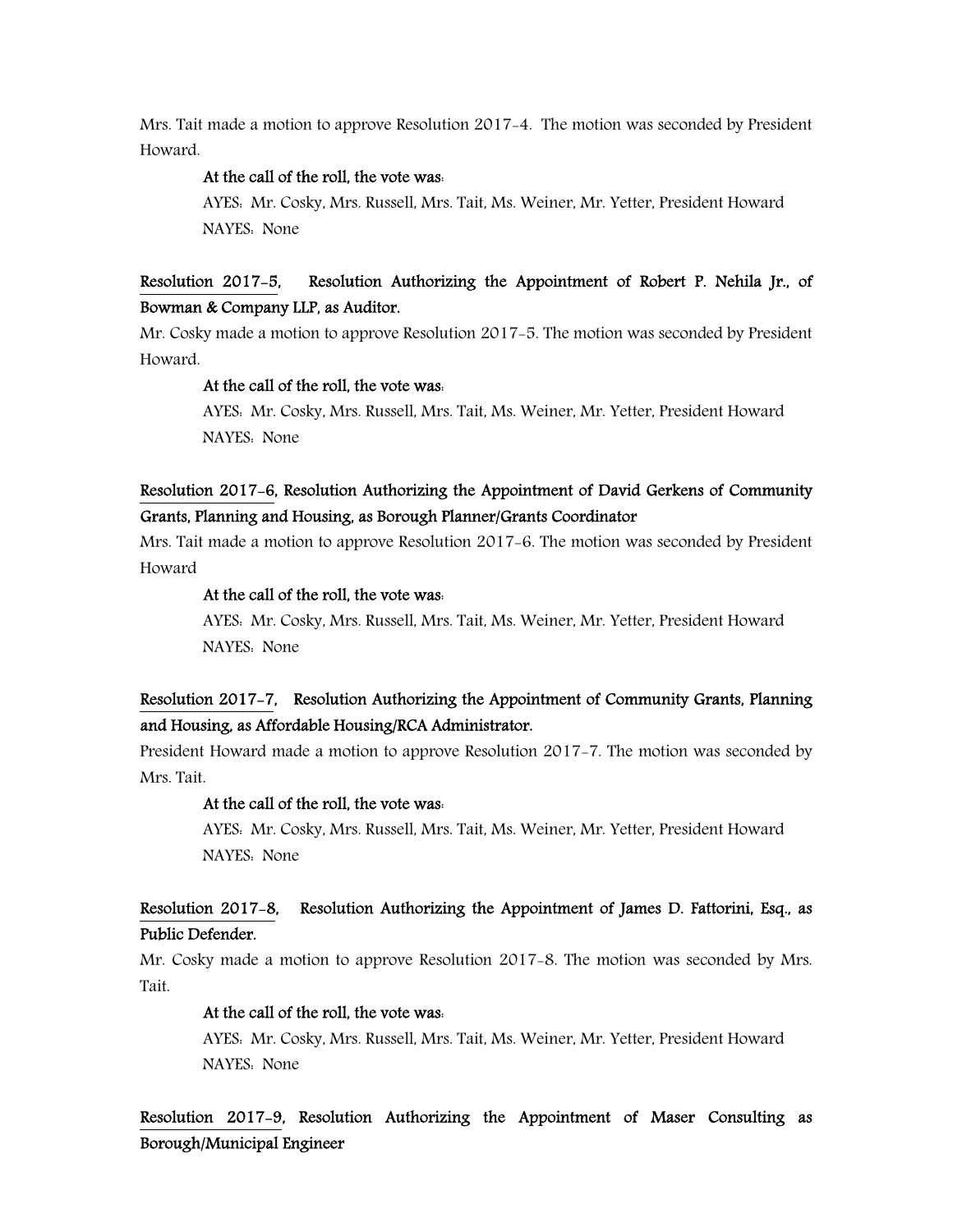President Howard inquired if Maser Consulting is not reappointed will they finish the jobs they already started. Mr. Rosenberg indicated if Maser is not approved then Maser would continue in a hold over status. Mayor Arnold indicated that at this point the only people we can consider for this position are those who responded to the RFP's. If they are not appointed today at a later time we consider another company we would have to appoint then in a non-fair and open awarded contract. Mr. Yetter asked if we change will the new company come in and resurvey projects already in the works. Mr. Rosenberg indicated there is an overlap, however it is not like starting over again, your administrator would supervise the engineer telling them what had been completed and what had not regarding any projects currently in the works. The Mayor gave several reasons for why she decided to appoint Maser Consulting, Mr. Gural also indicated that if Maser Consulting is not appointed as municipal engineer that council consider appointing them thru non-open and fair contract as special projects engineer as there are many projects they are currently working on which are not under contract.

Mrs. Tait made a motion to approve Resolution 2017-9. The motion was seconded by Mr. Cosky.

#### At the call of the roll, the vote was:

AYES: Mr. Cosky, Mr. Yetter

NAYES: Mrs. Russell, Mrs. Tait, Ms. Weiner, President Howard

## Motion not passed

#### Resolution 2017-10, Resolution Authorizing the Appointment of a Prosecutor

Mr. Gural asked to have this vote postponed while additional information is gathered. Mayor and council agreed. The vote on resolution 2017-10 is postponed to a later date.

## Resolution 2017-11, Resolution Authorizing the Appointment of any/all other Municipal Prosecutors In Burlington County, as The Substitute Prosecutor.

Mrs. Tait made a motion to approve Resolution 2017-11. The motion was seconded by President Howard

## At the call of the roll, the vote was:

 AYES: Mr. Cosky, Mrs. Russell, Mrs. Tait, Ms. Weiner, Mr. Yetter, President Howard NAYES: None

# Resolution 2017-12, Resolution Authorizing the Appointment of John Hogue & Vladimir Raskin of Environmental Resolutions Management (ERM), as Environmental Engineer/Consultant and LSRP.

President Howard made a motion to approve Resolution 2017-12. The motion was seconded by Mrs. Tait.

## At the call of the roll, the vote was:

 AYES: Mr. Cosky, Mrs. Russell, Mrs. Tait, Ms. Weiner, Mr. Yetter, President Howard NAYES: None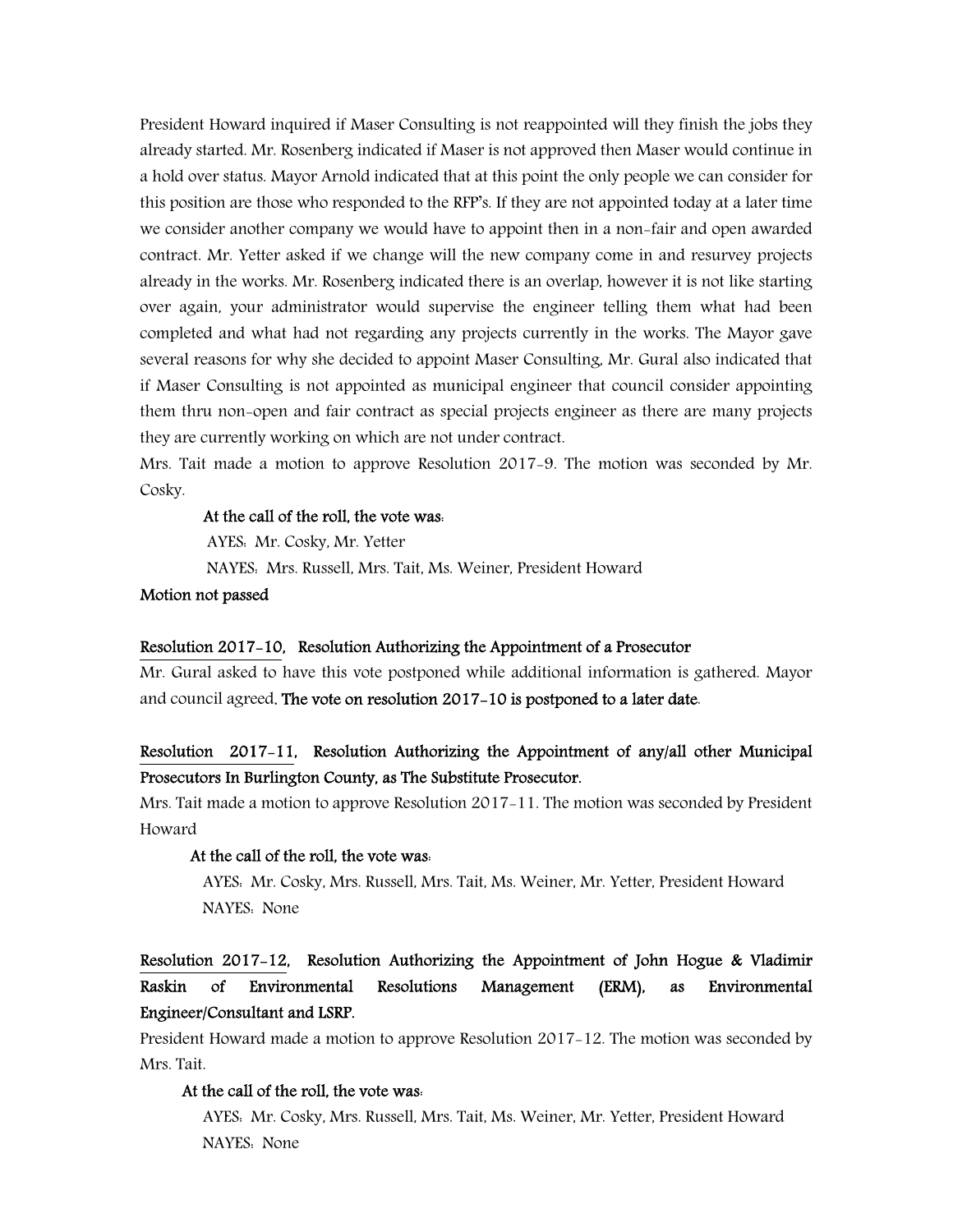# Resolution 2017-13, Resolution Authorizing the Appointment of William Kirchner of Environmental Resolutions Inc., (ERI) as Sewer Engineer.

President Howard made a motion to approve Resolution 2017-13. The motion was seconded by Mrs. Russell.

#### At the call of the roll, the vote was:

 AYES: Mr. Cosky, Mrs. Russell, Mrs. Tait, Ms. Weiner, Mr. Yetter, President Howard NAYES: None

# Resolution 2017-14, Resolution Authorizing the Appointment of Capehart & Scatchard as Special Counsel/Labor Attorney.

Mr. Yetter made a motion to approve Resolution 2017-14. The motion was seconded by Mrs. Russell.

#### At the call of the roll, the vote was:

 AYES: Mr. Cosky, Mrs. Russell, Mrs. Tait, Ms. Weiner, Mr. Yetter, President Howard NAYES: None

# Resolution 2017-15, Resolution Authorizing the Appointment of Capehart & Scatchard as Special Counsel/Bond Attorney

Mr. Cosky made a motion to approve Resolution 2017-15. The motion was seconded by Mrs. Russell.

#### At the call of the roll, the vote was:

 AYES: Mr. Cosky, Mrs. Russell, Mrs. Tait, Ms. Weiner, Mr. Yetter, President Howard NAYES: None

# Resolution 2017-16, Resolution Authorizing the Appointment of Hardenbergh Insurance Group as Insurance Consultant / JIF Risk Management Consultant and Authorizing JIF Risk Management Consultant Agreement.

President Howard made a motion to approve Resolution 2017-16. The motion was seconded by Mrs. Russell.

#### At the call of the roll, the vote was:

 AYES: Mr. Cosky, Mrs. Russell, Mrs. Tait, Ms. Weiner, Mr. Yetter, President Howard NAYES: None

# Resolution 2017-17, Resolution Authorizing the Appointment of Capehart & Scatchard as Special Counsel/Conflict Attorney.

President Howard made a motion approve Resolution 2017-17. The motion was seconded by Mrs. Tait.

## At the call of the roll, the vote was:

 AYES: Mr. Cosky, Mrs. Russell, Mrs. Tait, Ms. Weiner, Mr. Yetter, President Howard NAYES: None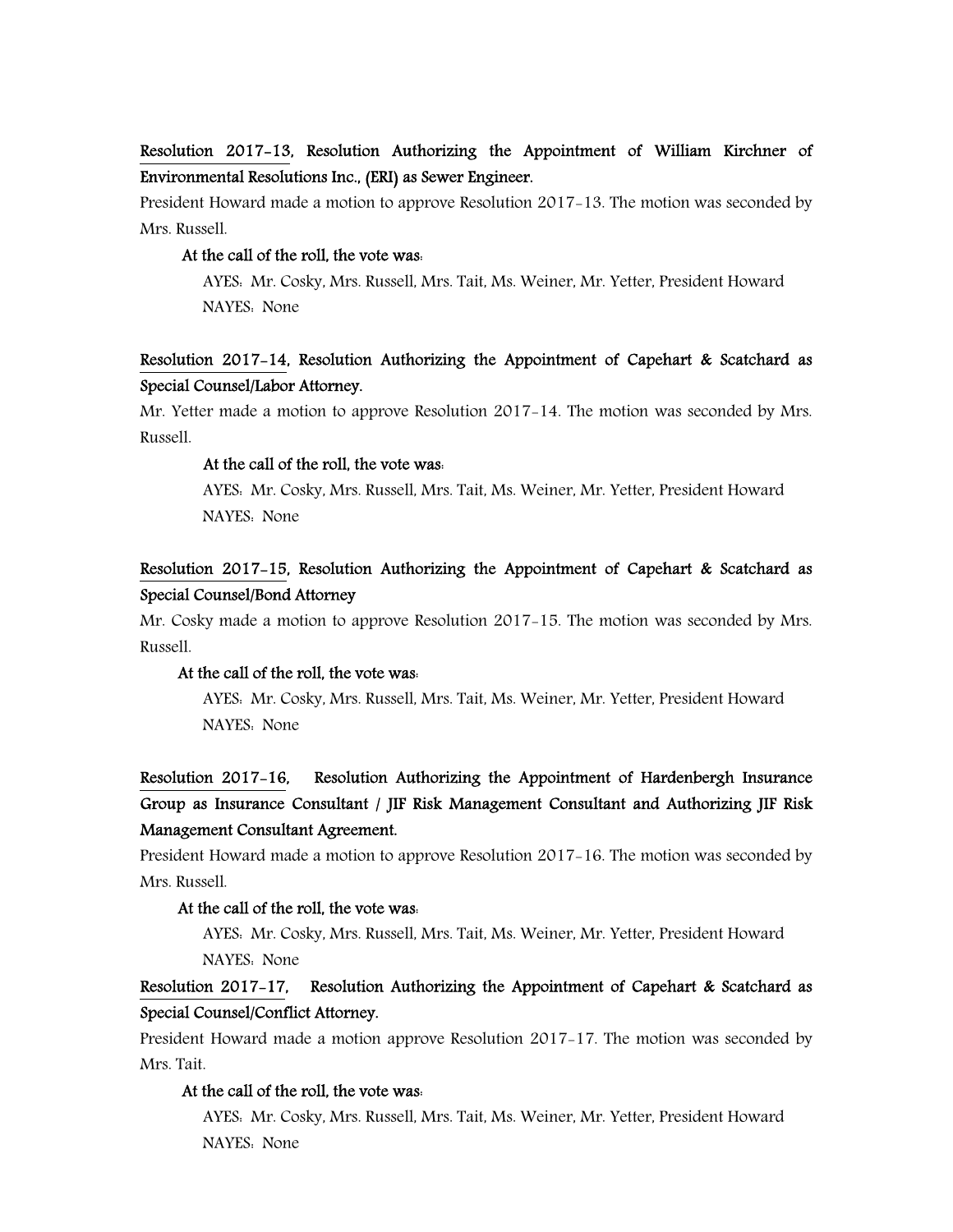# Resolution 2017-18, Resolution Authorizing the Appointment of Consulting & Municipal Engineers (CME) and Environmental Resolutions, Inc., (ERI) as Special Projects Engineers.

President Howard made to a motion approve Resolution 2017-18. The motion was seconded by Mr. Yetter.

## At the call of the roll, the vote was:

 AYES: Mr. Cosky, Mrs. Russell, Mrs. Tait, Ms. Weiner, Mr. Yetter, President Howard NAYES: None

# Resolution 2017-19, Resolution Authorizing the Appointment of McManimon, Scotland and Baumann as Special Counsel/Redevelopment Attorney.

Mrs. Tait made a motion to approve Resolution 2017-19.The motion was seconded by President Howard.

## At the call of the roll, the vote was:

 AYES: Mr. Cosky, Mrs. Tait, Ms. Weiner, Mr. Yetter, President Howard NAYES: Mrs. Russell

# Resolution 2017-20, Resolution Authorizing The Mayor to Execute Contracts with All Appointed Professionals After Review and Approval by the Solicitor and the Chief Financial Officer.

President Howard made a motion to approve Resolution 2017-20. The motion was seconded by Mr. Yetter.

## At the call of the roll, the vote was:

 AYES: Mr. Cosky, Mrs. Russell, Mrs. Tait, Ms. Weiner, Mr. Yetter, President Howard NAYES: None

## MOTIONS.

Approval of Treasurer's Report will be postponed until next scheduled meeting, January 17<sup>th</sup>, 2017.

## COMMUNITY SPOTLIGHT

President Howard indicated there is a program being held at the High School, Project Lioness – More information will be posted on their website. Mrs. Tait indicated the project will be held on January  $17<sup>th</sup>$ , 2017 from 9:00 am to 12:00 noon and asked all that wish to participate bring a yard and a half of fleece so that you can make a blanket, as the Interact Club cannot afford to supply all the material., the Seniors will also be participating.

Mrs. Weiner announced the Palmyra Players High School Drama Club will be holding their Annual Broadway Breakfast at the Community Center on January  $22<sup>nd</sup>$ , 2017, tickets are \$5.00. Also the Community Center Program Board's winter schedule of classes will be coming out soon. Classes should be starting by the end of January.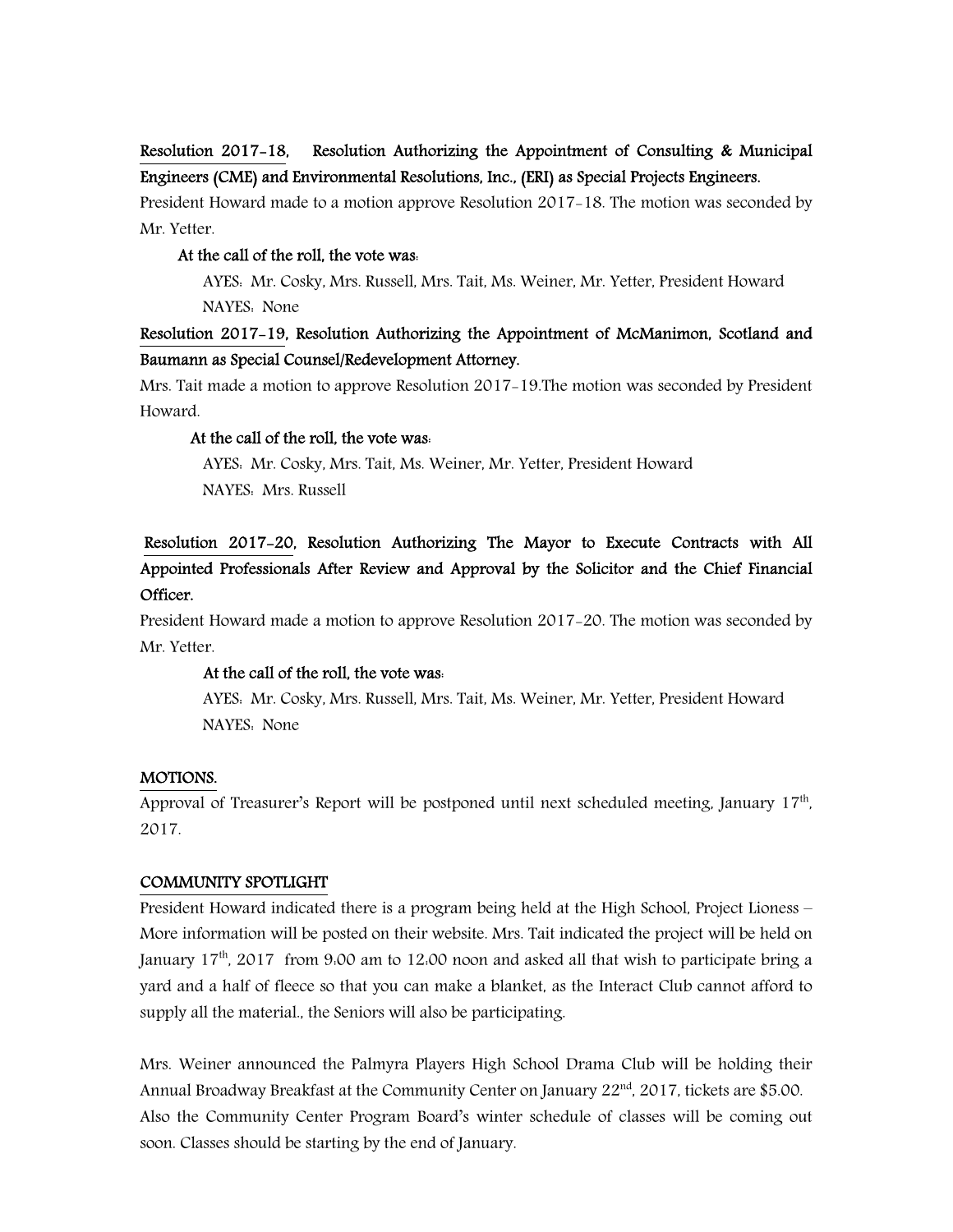The Life and Music of Duke Ellington will be presented February  $1<sup>st</sup>$ , 2017 at 11:00 am at the Community Center. On Wednesday February  $8<sup>th</sup>$ , 2017 at 11:00 am the High School will be hosting a program regarding Bessie Coleman the first female African American pilot. A Hymn Along will be held at the Community Center February  $15<sup>th</sup>$ , 2017 with information about the music of Charles A Tindley and his life.

## COMMENTS FROM THE GOVERNING BODY

Frank Cosky thanked everyone for coming out, and is looking forward to a prosperous in year.

Bernadette Russell wished everyone a Happy New Year! And is looking forward to working together in 2017.

Lewis Yetter wished everyone a Happy New Year, and thanked them for coming out. Gina Tait asked everyone to continue making suggestions, and she is looking forward to a great new year.

**Mindie Weiner** indicated it was nice to see some friendly faces out there, hope everyone keeps coming out and gets involved.

President Howard thanked everyone for coming out, add thanked the employees for the great job they do all year. President Howard also indicated he was looking forward to the New Year.

**Mayor Arnold** said we are a new group a new body, with new ideas. Mayor Arnold indicated she wished we had started out more united than we did; she met with everyone prior to this meeting to what they interest were. She hopes we could put all this behind us and we can come together and work together and do the job were tasked with. Please be good neighbors.

## PUBLIC COMMENT

Please sign in and state your name and address for the record. Council will give all comments appropriate consideration. Each citizen will be allotted up to five (5) minutes to speak, in order to allow everyone an opportunity to ask questions and express their opinions or concerns. Please direct all comments to the Mayor. Each citizen may only speak once during each public portion. Please state your name and address for the record.

Mrs. Tait made a motion to open the public portion, President Howard seconded the motion. All members present voted in favor of the motion**.** 

**Ms. Wells** –  $5<sup>th</sup>$  Street – Indicated she was unhappy with the Park Tavern and the things that are going on in there; she would like to see it closed and something more neighborhood friendly in